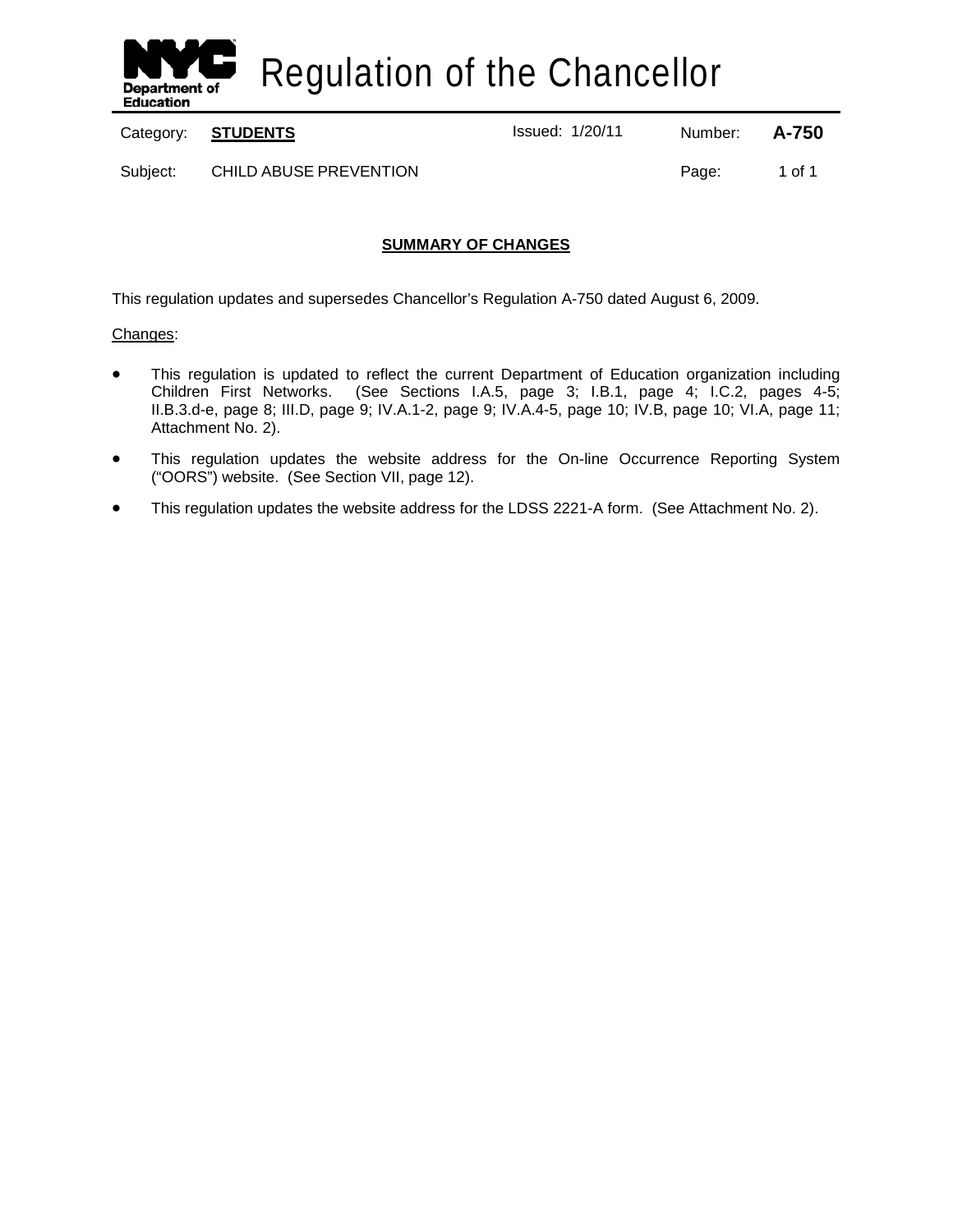

Regulation of the Chancellor

| Category:      |    | <b>STUDENTS</b>                                                                                                                                             | Issued: 1/20/11<br>Number: |       | A-750     |
|----------------|----|-------------------------------------------------------------------------------------------------------------------------------------------------------------|----------------------------|-------|-----------|
| Subject:       |    | CHILD ABUSE PREVENTION                                                                                                                                      |                            | Page: | 1 of $2$  |
|                |    |                                                                                                                                                             | <b>TABLE OF CONTENTS</b>   |       |           |
| <b>Section</b> |    | <b>Topic</b>                                                                                                                                                |                            |       | Page(s)   |
| I.             |    | PROCEDURES FOR REPORTING TO THE NEW YORK STATE CENTRAL<br>REGISTER FOR CHILD ABUSE AND MALTREATMENT                                                         |                            |       | $2 - 6$   |
|                | А. | Making a Report                                                                                                                                             |                            |       | $2 - 4$   |
|                | В. | Procedures for Cases of Imminent Danger to a Child                                                                                                          |                            |       | 4         |
|                | C. | Procedures when SCR Declines a Report and/or Refers a Report to Police                                                                                      |                            |       | $4 - 5$   |
|                | D. | Obligation to Report Misconduct to Special Commissioner of Investigation                                                                                    |                            |       | 5         |
|                | Е. | Procedures for Reporting Educational Neglect                                                                                                                |                            |       | $5-6$     |
| ΙΙ.            |    | PROCEDURES FOR COOPERATING WITH THE LOCAL CHILD<br>PROTECTIVE SERVICES (CPS) INVESTIGATIONS OF SUSPECTED<br><b>CHILD ABUSE</b>                              |                            |       | $6 - 8$   |
|                | А. | Investigations by CPS                                                                                                                                       |                            |       | $6 - 7$   |
|                | В. | Transfer of Students to Child Advocacy Centers/Child Protective Centers for<br>Multidisciplinary Team Investigations and Child Protective Services Removals |                            |       | $7 - 8$   |
| III.           |    | LEGAL ISSUES FOR MANDATED REPORTERS                                                                                                                         |                            |       | $8 - 9$   |
|                | А. | Immunity from Liability and Legal Representation                                                                                                            |                            |       | $8 - 9$   |
|                | В. | Liability and Penalties for Failure to Report                                                                                                               |                            |       | 9         |
|                | C. | <b>Prohibition Against Retaliatory Action</b>                                                                                                               |                            |       | 9         |
|                | D. | Service of Subpoena upon School Staff                                                                                                                       |                            |       | 9         |
| IV.            |    | CHILD ABUSE PREVENTION AND INTERVENTION TEAMS                                                                                                               |                            |       | $9 - 10$  |
|                | А. | <b>Establishment of Teams</b>                                                                                                                               |                            |       | $9 - 10$  |
|                | В. | Responsibility of the Children First Network (CFN) Youth Development "Child<br>Abuse Prevention Teams"                                                      |                            |       | 10        |
|                | C. | Responsibility of the School Child Abuse Prevention and Intervention Team                                                                                   |                            |       | 10        |
| V.             |    | TRAINING PROGRAMS AND PARENT AND STUDENT EDUCATION                                                                                                          |                            |       | 11        |
|                | А. | <b>Training Programs</b>                                                                                                                                    |                            |       | 11        |
|                | В. | <b>Parent Participation</b>                                                                                                                                 |                            |       | 11        |
|                | C. | <b>Student Education</b>                                                                                                                                    |                            |       | 11        |
| VI.            |    | <b>NOTIFICATION</b>                                                                                                                                         |                            |       | $11 - 12$ |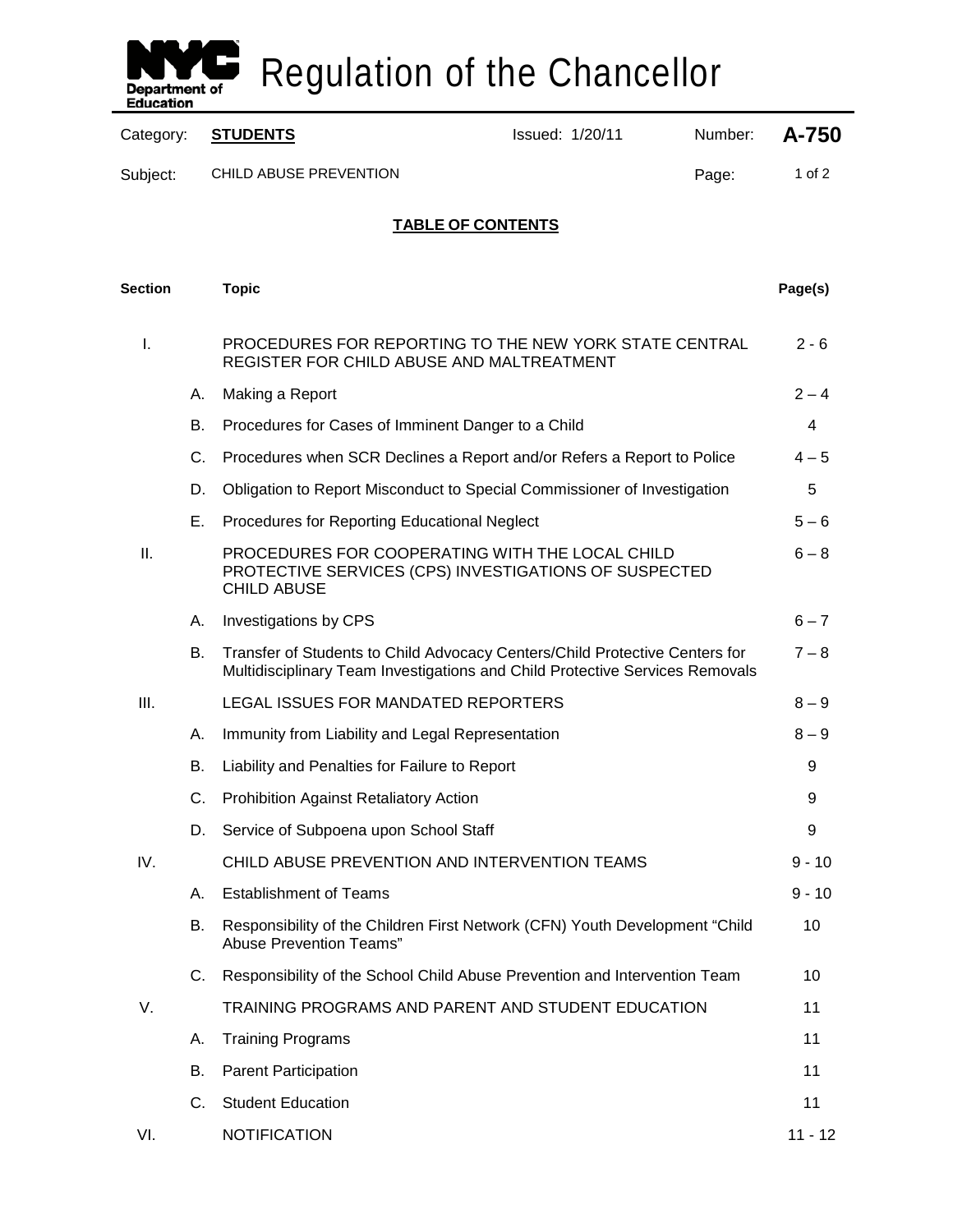

Regulation of the Chancellor

| Category: | <b>STUDENTS</b>             | <b>Issued: 1/20/11</b> | Number: | A-750  |
|-----------|-----------------------------|------------------------|---------|--------|
| Subject:  | CHILD ABUSE PREVENTION      |                        | Page:   | 2 of 2 |
| VII.      | REPORTING TO THE CHANCELLOR |                        |         | 12     |
| VIII.     | <b>TECHNICAL ASSISTANCE</b> |                        |         | 12     |
| IX.       | <b>INQUIRIES</b>            |                        |         | 12     |

## **ATTACHMENTS**

- 1. Child Protective Center (CPC) Multidisciplinary Team Release Form
- 2. Highlight of Chancellor's Regulation A-750 (aka the "Blue Card")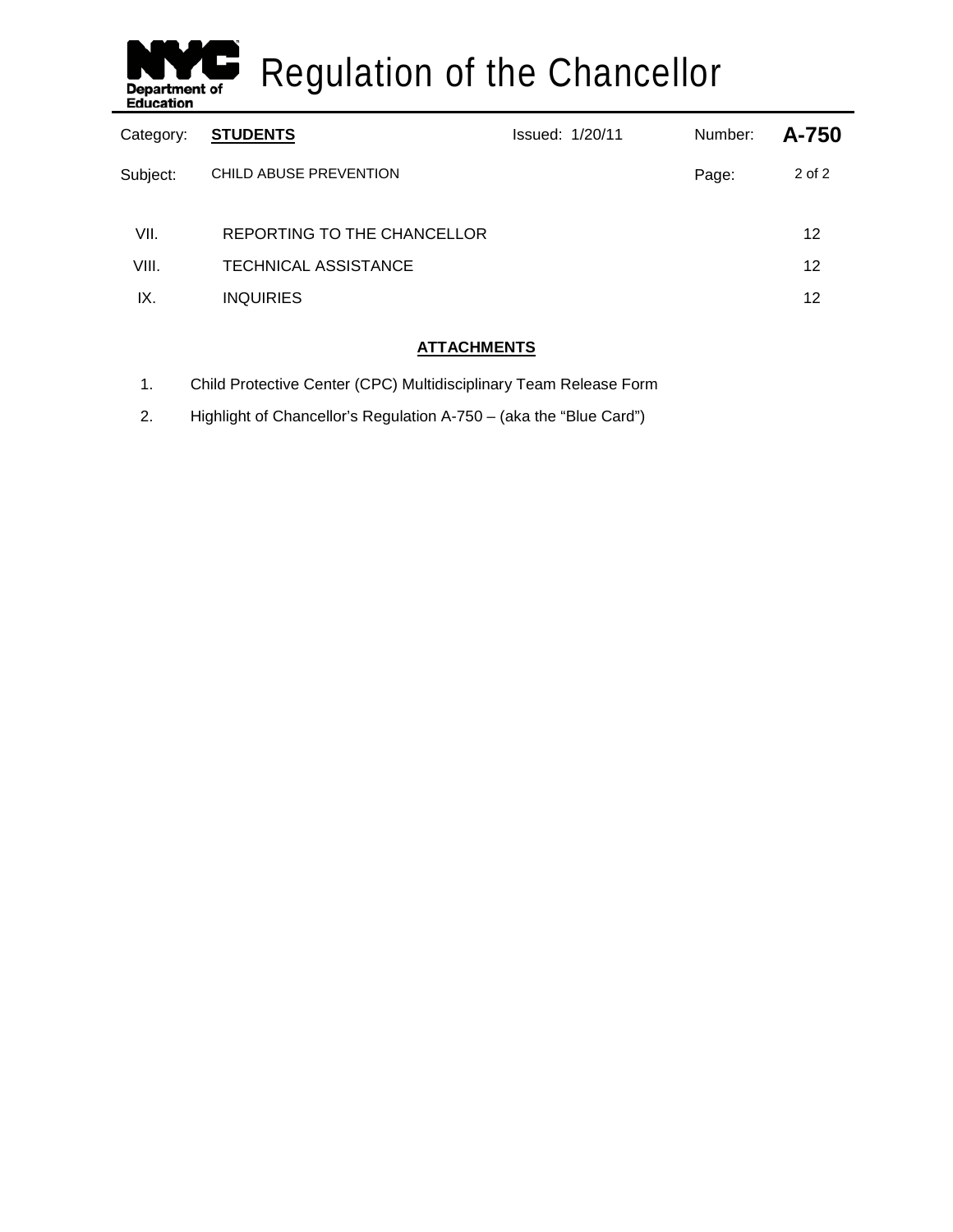## **ABSTRACT**

This regulation updates and supersedes Chancellor's Regulation A-750 dated August 6, 2009.

New York State's Social Services Law commonly called The Child Protective Services Law, mandates that school personnel report all cases of suspected child abuse and neglect directly to the State Central Register. This regulation updates and sets forth the obligations of school personnel to report and cooperate with investigations conducted by child protective service workers.

## **PREFACE**

A child is considered abused or maltreated if the child is less than 18 years old (21 years old or less if in a residential placement) and a parent or other person legally responsible for the child's care harms the child, creates substantial risk of harm, or fails to exercise a minimum degree of care to protect the child.

Below are summary definitions of abuse, neglect and maltreatment.

## **PHYSICAL ABUSE**

Where the parent or person legally responsible for a child's care inflicts or allows to be inflicted upon such child non-accidental physical injury or where a parent or person legally responsible for a child's care creates or allows to be created a substantial risk of non-accidental physical injury to such child. The term injury includes but is not limited to superficial bruises, welts, broken bones and other serious injuries, injuries which cause or would be likely to cause protracted impairment of physical or emotional health, and injuries which create a substantial risk of or cause death.

## **NEGLECT**

The withholding of or failure to provide a child with adequate food, shelter, clothing, hygiene, medical care, and/or supervision needed for growth and development.

## **SEXUAL ABUSE**

The sexual exploitation of a child by a parent, guardian, relative, caretaker, or other person which may range from non-touching offenses, such as exhibitionism, to fondling, intercourse, or use of a child in the production of pornographic materials.

### **EMOTIONAL ABUSE**

Acts or omissions that cause or could cause serious intellectual, behavioral or psychological dysfunction as a result of such parent's or caretaker's behavior. Emotional neglect – the withholding of physical and emotional contact to the detriment of the child's normal emotional development. Must be attributed to unwillingness or inability of the parent or custodian to exercise a minimum degree of care toward the child.

### **EDUCATIONAL NEGLECT**

Educational neglect is considered to be the failure of a parent, or person legally responsible for a child, to ensure their child's prompt and regular attendance in school or the keeping of a child out of school for impermissible reasons resulting in an adverse effect on the child's educational progress or imminent danger of such an adverse effect.

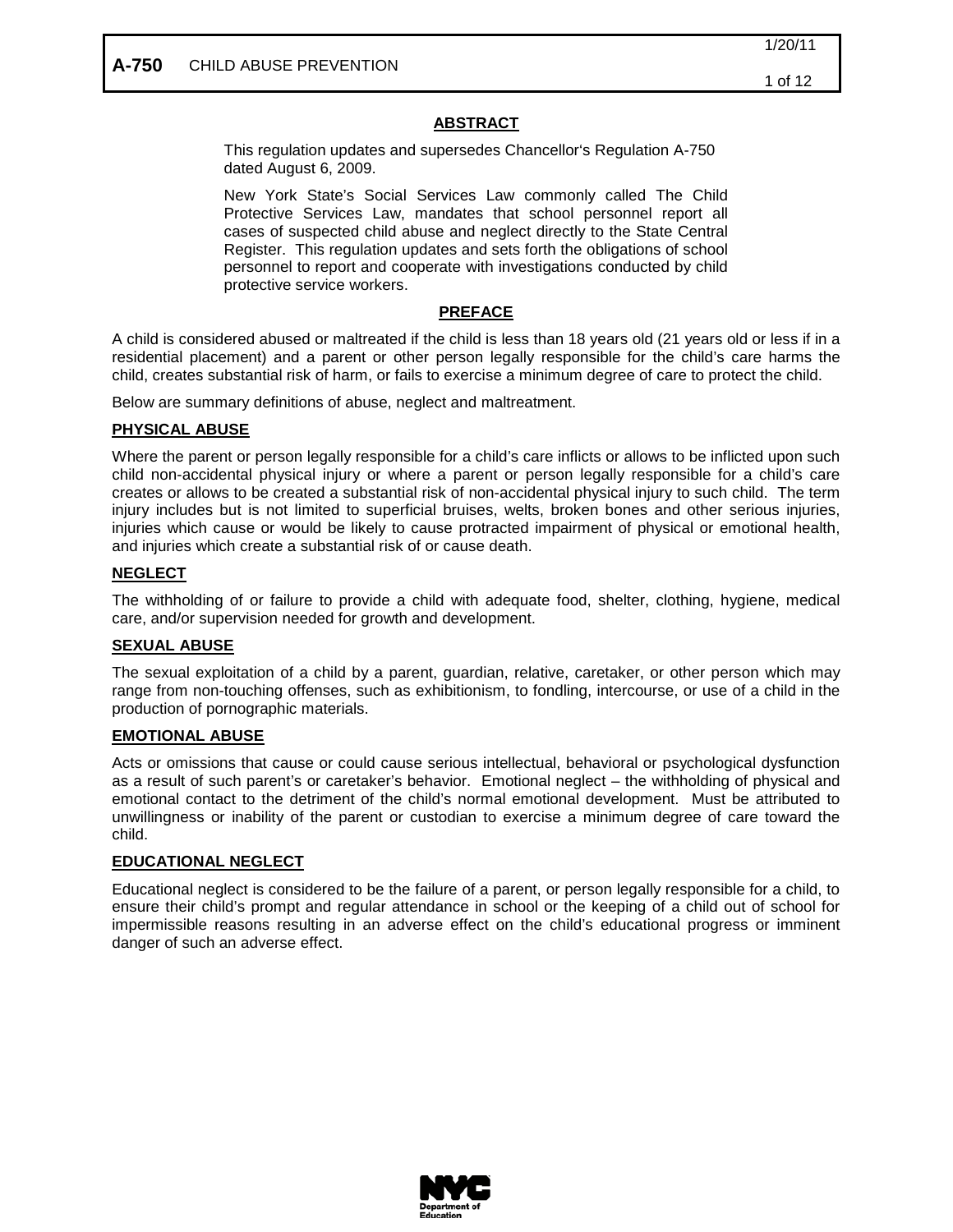#### **I. PROCEDURES FOR REPORTING TO THE NEW YORK STATE CENTRAL REGISTER FOR CHILD ABUSE AND MALTREATMENT**

- A. Making a Report
	- 1. All pedagogical and non-pedagogical school personnel are mandated reporters for child abuse. For Educational Neglect referrals please see Section I.E below and Chancellor's Regulation A-210 – "Minimum Standards for Attendance Programs."
		- a. When a child comes before a mandated reporter in his or her official or professional school related capacity and the reporter has reasonable cause to suspect that the child has been abused, maltreated or neglected ("child abuse"), the reporter is required to report the suspicion to the New York State Central Register (SCR) for Child Abuse and Maltreatment in Albany by telephoning the toll-free number 1-800-635-1522. The reporter is not required to possess certainty or to interview the child before a report is made, only reasonable suspicion.
		- b. Mandated reporters are also obligated to make a report if a parent, guardian, custodian or other person legally responsible for such child comes before the reporter in his/her professional or official capacity and states from personal knowledge facts, conditions or circumstances which, if correct, would render the child an abused or maltreated child.
		- c. The mandated reporter must provide the SCR with the name, title and contact information for every staff person who is believed to have direct knowledge of the allegations in the report, to the extent the reporter has this information. The reporter must provide information about the alleged child abuse and the child, including whether the child is receiving special education services and the nature of the disability, to the extent the reporter has such knowledge.
	- 2. When making the oral report, the caller must ask the SCR for the "Call I.D." number. The "Call I.D." number must be retained and used by school officials to complete the New York State Office of Children and Family Services Form LDSS 2221-A and the DOE On-Line Occurrence (OORS) Report. (See Section VII "Reporting to the Chancellor.") In addition, the caller should request from the SCR the findings of the investigation.
	- 3. After making the report to SCR, the mandated reporter must immediately (and no later than the end of the school day), notify the principal/designee and provide him/her with the "Call I.D." number. As used in this regulation, "principal" also refers to the office head of a non-school site. In school sites, the principal/designee must be a member of the school Child Abuse Prevention and Intervention Team. The principal's/designee's responsibilities are set forth below. If the principal chooses to delegate these responsibilities, s/he must appoint a designee on an annual basis.
	- 4. If the mandated reporter has reasonable cause to suspect child abuse and has direct knowledge that a report has already been made to the SCR by another mandated reporter in the school, he/she shall immediately either (1) report the suspicion to SCR directly as set forth above or (2) consult with the principal/designee. If the principal/designee confirms that another report has been made, he/she must immediately provide the "Call I.D." number to the mandated reporter. If the principal/designee does not provide the mandated reporter with the "Call I.D." number by the end of the school day, or if the principal/designee does not confirm that a report has already been made to the SCR, the mandated reporter must immediately call in the report to the SCR and follow the procedures set forth above.

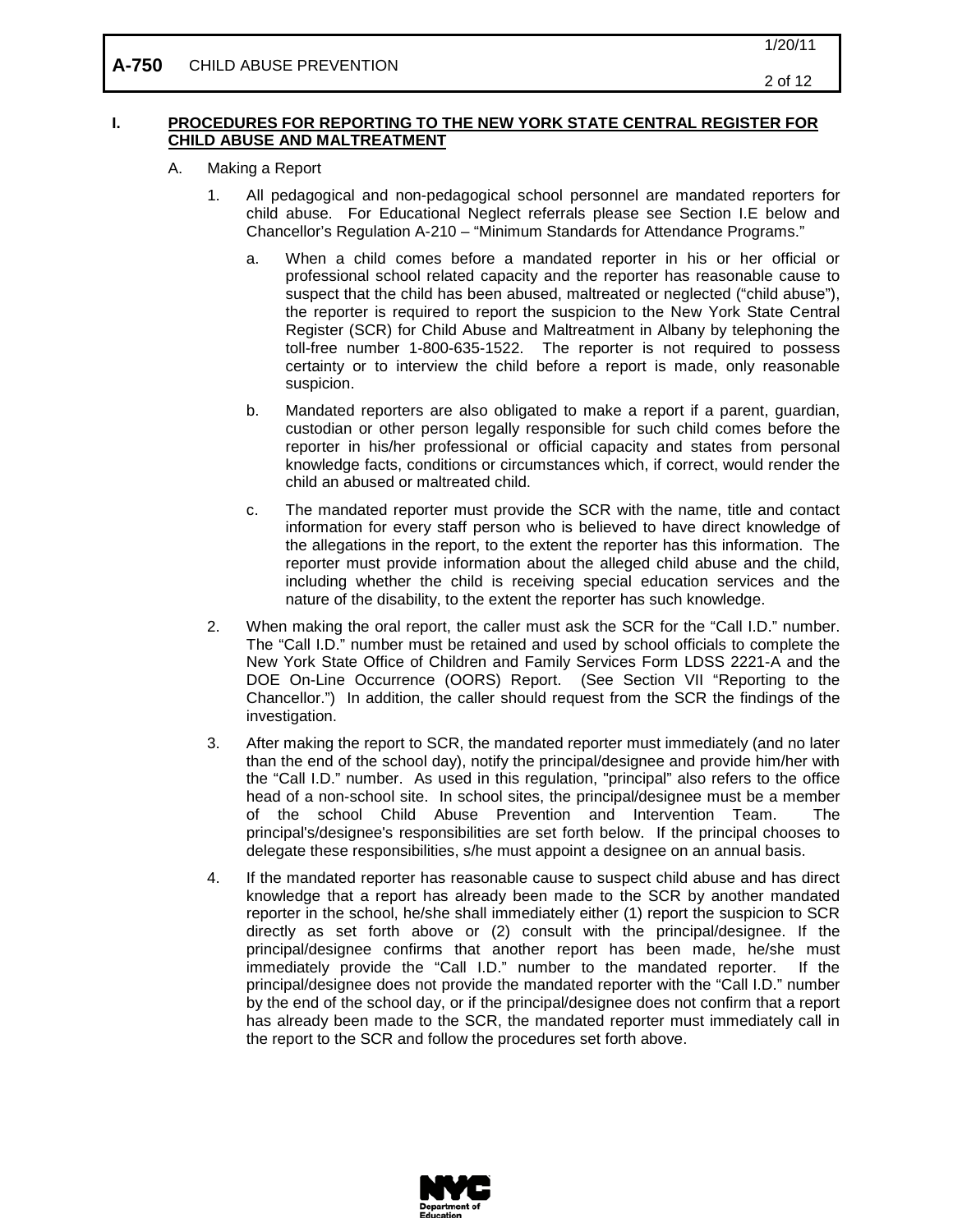5. The principal/designee or staff member then must prepare a written report using form LDSS 2221-A, within 48 hours after the phone call to the SCR. This report must include the name, title and contact information for every staff person who is believed to have direct knowledge of the allegation in the report. Where the written report of abuse concerns a child with a disability, the report must include a description of the child's disability and the medical or related services being provided. Copies of the form and the email addresses may be obtained on the DOE Child Abuse Prevention website at:

[http://schools.nyc.gov/StudentSupport/NonAcademicSupport/ChildAbuse/default.htm.](http://schools.nyc.gov/StudentSupport/NonAcademicSupport/ChildAbuse/default.htm)

The report must include the "Call I.D." number provided by the SCR on the report form. This report must be emailed, mailed or faxed to the local Child Protective Service (CPS) field office in the borough where the alleged subject of the report lives. Reports concerning children in residential care facilities should be sent to the OCFS, P.O. Box 4480, Albany, New York 12204-0480, and reports concerning children in foster care should be sent to the New York City Administration for Children Services' Office of Special Investigations at 127 West 127th Street – 3rd Floor, New York, New York 10027. A copy of all reports must be kept in a separate file labeled Reports of Suspected Child Abuse, and stored in a secure place accessible only to the principal or his/her designee. A copy of the report is also to be sent to the Children First Networks (CFN) Network Leader/designee.

- 6. If the principal/designee receives additional information regarding a LDSS 2221-A written report that was previously made, the principal/designee must update that report and include any new information regarding the name, title and contact information for any additional staff person who has direct knowledge of the allegation. This updated report must be submitted immediately as set forth above in Section I.A.5.
- 7. Reports made by mandated reporters to the SCR are confidential, but reports cannot be made anonymously (S.S.L. §422 (4)(a).). Therefore, mandated reporters must provide their names to the SCR. However, local CPS workers are prohibited from releasing the name of the person making the report or the school affiliation to the parent or person in a parental relationship. In addition, school employees are prohibited from disclosing the name of the mandated reporter or confirming that the school made the report to the family or any unauthorized individual. The identity of the reporting person may only be given to the local CPS, to a court, grand jury, district attorney, police or other agencies allowed access by the Social Services Law.

Any breach of confidentiality by a CPS worker in regard to the identity of the mandated reporter to the family under investigation must be immediately reported to the Department's Office of Legal Services at (212) 374-6888.

8. If additional incidents of abuse or neglect occur involving the same child, such incidents must also be reported whether or not reports have been made in the past.

Addresses of the respective borough CPS offices (for mailing of form LDSS 2221-A) are:

### **Local Register**

### **Manhattan Field Office <b>Brooklyn Field Office**

Applications Unit **Applications** Unit 55 West 125th Street - 3<sup>rd</sup> Floor 1274 Bedford Ave. - 2<sup>nd</sup> Floor New York, NY 10027 Brooklyn, NY 11216

### **Local Register**

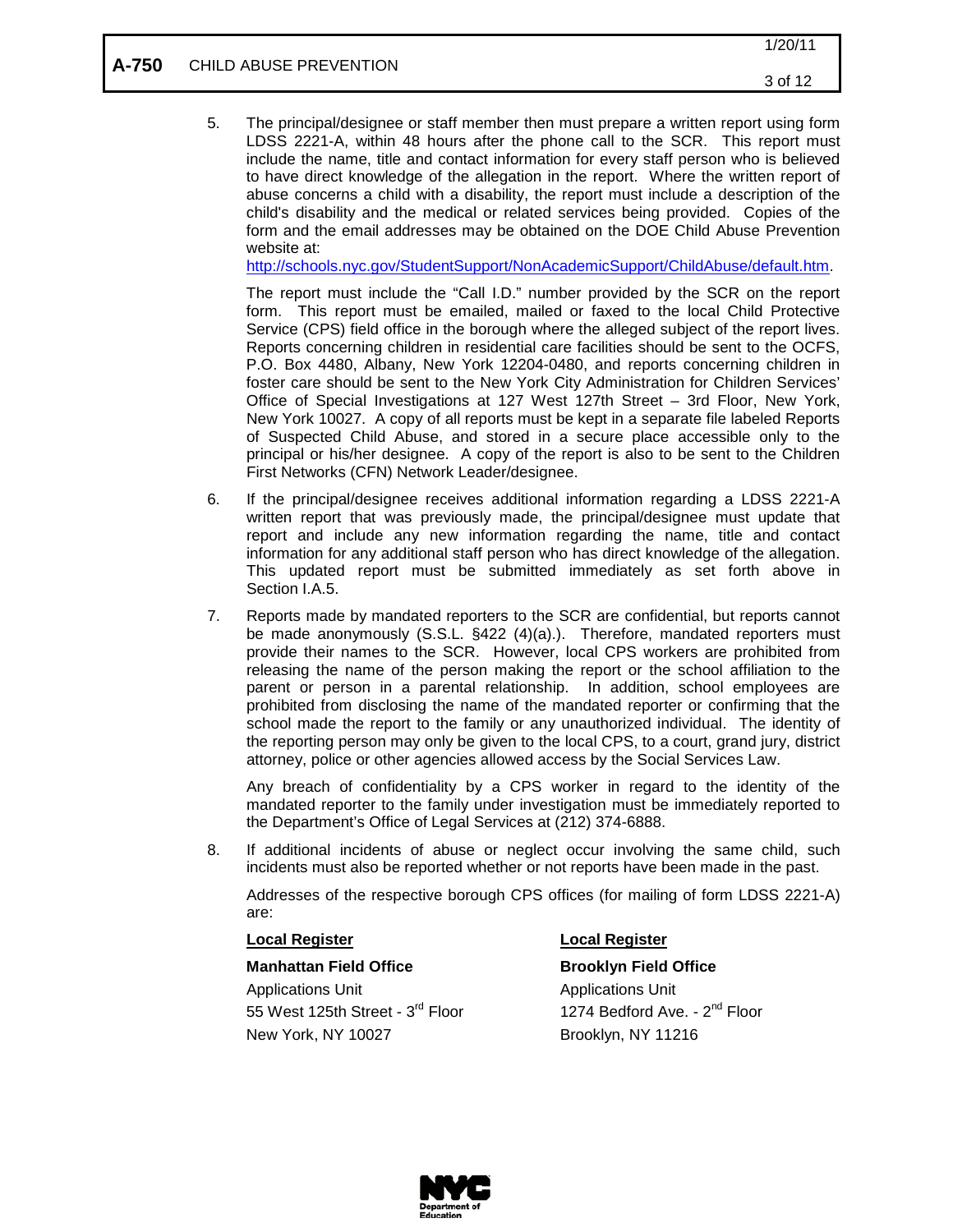Applications Unit Applications Unit 5th floor Jamaica, NY 11433 Bronx, NY 10468

## **Local Register**

**Bronx Field Office Queens Field Office** 2501 Grand Concourse 165-15 Archer Avenue - 3rd Floor

## **Local Register**

### **Staten Island Field Office**

Applications Unit 350 St. Mark's Place - 3rd Floor Staten Island, NY 10301

- 9. In reporting suspected child abuse, principals or their designees may take, or cause to be taken at public expense, photographs of trauma visible on the child who is the subject of a report. This will help preserve evidence for a subsequent investigation. Photographs taken are to be sent to the appropriate local CPS field office via certified mail or given to the investigating case worker.
- 10. School personnel may not request the assistance from, nor cooperate with, the Society for the Prevention of Cruelty to Children (SPCC) in the reporting or the investigation of a suspected child abuse or neglect case. While the SPCC is still in existence, this entity is no longer contracted by the local CPS to conduct child abuse investigations. Therefore, "reporting to private Society for the Prevention of Cruelty to Children is not an acceptable alternative and does not comply with the legal reporting requirements." **All reports of suspected child abuse must be made to the State Central Register** .
- B. Procedures for Cases of Imminent Danger to a Child
	- 1. If a CPS worker has not responded by 3:00 p.m. and it is determined that the child's life and/or safety is in imminent danger if the child returns home, the principal or designee must call 911 for emergency police assistance, after consulting with the CFN Network Leader/designee.
	- 2. At any time, emergency medical service may be requested when warranted.
- C. Procedures when SCR Declines a Report and/or Refers a Report to Police
	- 1. If a SCR operator declines to accept a report, the caller may request that a SCR supervisor review the report. In some situations after restating the facts, the report will be accepted by the supervisor. If a report is not accepted, it is recommended that the reporter obtain the name of the SCR operator and/or supervisor who was on the telephone call. In certain cases, the SCR will make a Law Enforcement Referral (LER) and refer the call to the New York City Police Department when the SCR worker determines that the person allegedly responsible for the abuse is other than the parent, guardian or other legally responsible person and cannot be the subject of a child abuse report, but determines that the alleged act or circumstance described may constitute a crime or an immediate threat to the child's safety.
	- 2. When SCR refers certain calls to the New York City Police Department, school officials must cooperate with the police investigation and district attorney's office. Where the NYPD wishes to question a student about a child abuse allegation against a parent, guardian or custodian, the principal must permit the questioning to take place and must not contact the parent, guardian or custodian. Where the police wish

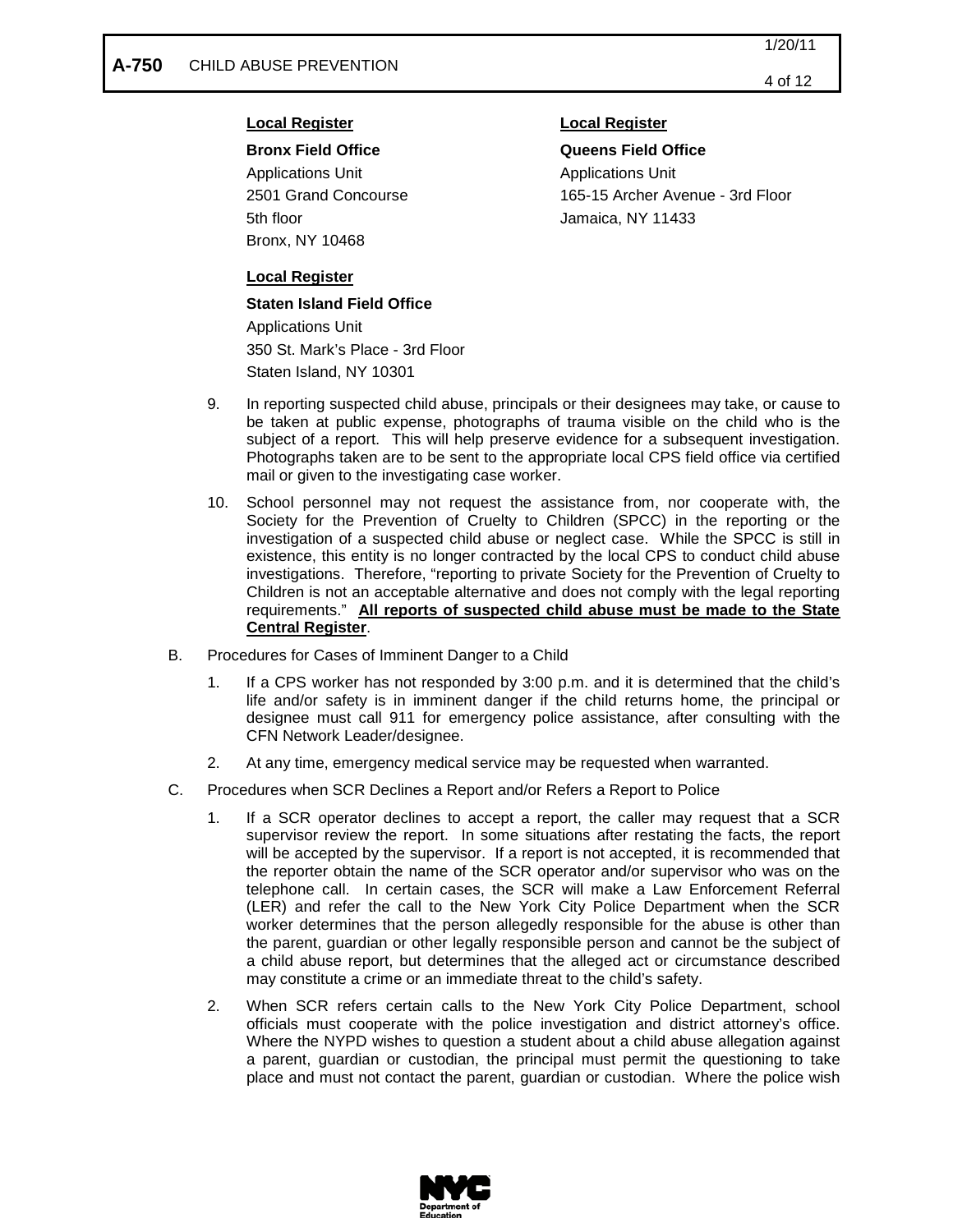to question a student about a child abuse allegation against a person continually or regularly found in the same household, the NYPD, after consultation with the principal shall determine whether the questioning should take place without contacting the parent and the principal shall act accordingly. In either case, the principal, or a person with whom the child is comfortable with should be present during the interview, unless the child indicates otherwise.

A child's records may be released if the police or district attorney informs the school that it is investigating an allegation of child abuse or neglect. School officials must call the CFN Network Leader/designee before releasing any records to the police or district attorney. Parental consent is not required in these circumstances because of an exception in the federal Family Educational Rights and Privacy Act of 1974 which states, "An educational agency or institution may disclose personally identifiable information from the education records of a student to the appropriate parties in connection with an emergency if knowledge of the information is necessary to protect the health and safety of a student or other individuals."

Where the police wish to question students and/or staff or seek student records in connection with allegations of abuse committed against a child by someone other than a parent, guardian, custodian or individual continually or regularly found in the same household, the procedures set forth in Chancellor's Regulation A-412 must be followed.

D. Obligation to Report Misconduct to Special Commissioner of Investigation

Every employee or officer of the Department of Education has an affirmative obligation to immediately report to the Special Commissioner of Investigation for the New York City School District any information concerning sexual abuse and/or misconduct involving students by Department of Education employees or others connected with school programs or services, whether on or off school premises. The knowing failure of an employee or officer to report said misconduct is cause for removal from office or employment.

The Special Commissioner of Investigation may be reached at:

(212) 510-1400 80 Maiden Lane - 20<sup>th</sup> Floor New York, NY 10038

- E. Procedures for Reporting Educational Neglect
	- 1. A report of educational neglect must be filed whenever a parent fails to ensure his/her child's prompt and regular attendance in school or keeps the child out for impermissible reasons. A report must be filed when the following conditions exist:[\\*](#page-7-0)
		- reasonable cause to suspect that the parents are aware or should have been aware of the illegal absenteeism;
		- reasonable cause to suspect that the parents contributed to the problem or are failing to take steps to effectively address the problem (i.e., failure to provide a minimum degree of care); and
		- reasonable cause to suspect educational impairment/harm to the child or imminent danger of impairment/harm (proof of actual educational harm is not necessary so long as harm can be reasonably presumed).
	- 2. Procedures for filing an educational neglect report with the SCR are contained in Chancellor's Regulation A-210 – "Minimum Standards for Attendance Programs."

<span id="page-7-0"></span> <sup>\*</sup> In situations in which a child is being home schooled, the Commissioner's Regulations §100.10, which sets forth requirements applicable to home schooling, should be consulted in considering whether an educational neglect report to SCR is warranted. (See Regulations and SED guidance at <http://schools.nyc.gov/StudentSupport/StudentAttendance/HomeSchooling/default.htm>

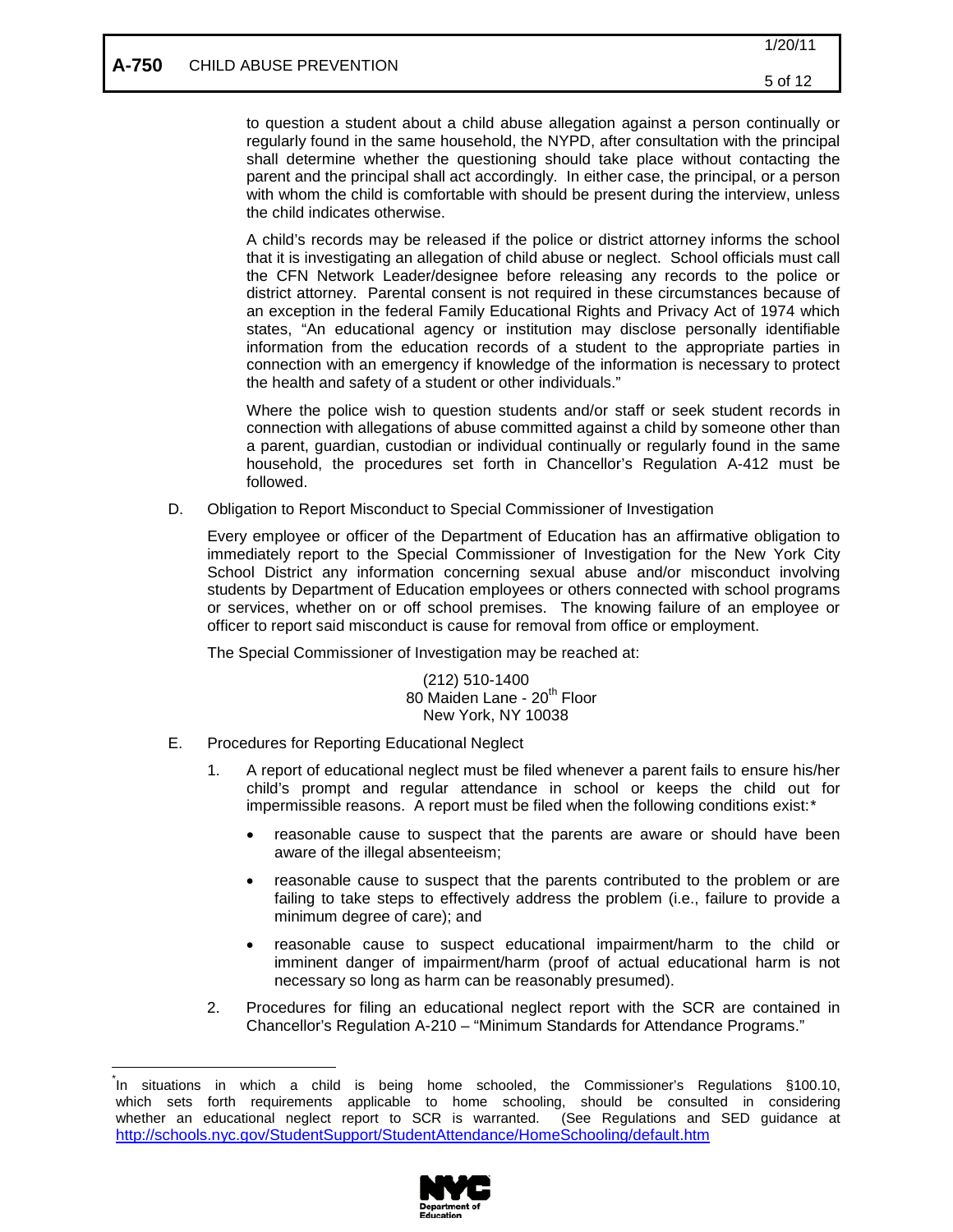- 3. School officials are to cooperate with Department of Education attendance teachers in regard to educational neglect referrals and provide access to school records, including but not limited to the student's permanent record and attendance record.
- 4. All questions regarding educational neglect referrals should be directed to the Office of Attendance, 52 Chambers Street, Room 218, New York, New York 10007. The office may be contacted by telephone at (212) 374-6095.
- 5. The procedures outlined in Chancellor's Regulation A-210, including thorough investigation of the circumstances surrounding the absence, must be followed by Department of Education officials before making a referral for educational neglect.

Note: The guidelines established herein do not preclude a mandated reporter from making a report to SCR if he/she has reasonable cause to suspect child neglect or abuse, even if the conditions set forth herein have not been met.

#### **II. PROCEDURES FOR COOPERATING WITH THE LOCAL CHILD PROTECTIVE SERVICES (CPS) INVESTIGATIONS OF SUSPECTED CHILD ABUSE**

- A. Investigations by CPS
	- 1. School personnel are legally obligated to cooperate in investigations of alleged child abuse, whether or not the allegations are reported by school personnel. Investigations may be conducted by local child protective services workers who are representatives of the Office of Children and Family Services, or the New York City Administration for Children's Services (ACS) (collectively referred to as Child Protective Services or "CPS"). Due to confidentiality restrictions imposed by state law, CPS workers are prohibited from sharing information with any entity except those specified in the Social Services Law.

CPS workers are often constrained from disclosing information to school staff. Nonetheless, school personnel are required to cooperate with CPS workers to the best of their ability.

Where a CPS worker wishes to question a student about a child abuse allegation against a parent, guardian or custodian, the school must not contact the parent, guardian or custodian. Where the allegation is against a person continually or regularly found in the same household, the principal, in consultation with CPS, shall determine whether to contact the parent.

The following procedures are to be followed when CPS investigations are conducted on school grounds:

- a. Verify the CPS worker's credentials by asking to the see his/her Photo I.D. card and by calling the individual's supervisor. However, school officials shall not make photocopies the CPS worker's Photo I.D. card.
- b. Permit CPS workers to have access to all school records relating to the child or siblings. Parental consent is not required to release a child's records to CPS workers conducting an investigation.
- c. Allow CPS workers to interview and examine, on school property, children who have been reported abused or their siblings, regardless of the reporting source. A member of the school staff familiar to the child may be present during the interview if the child appears uncomfortable being alone with the caseworker.

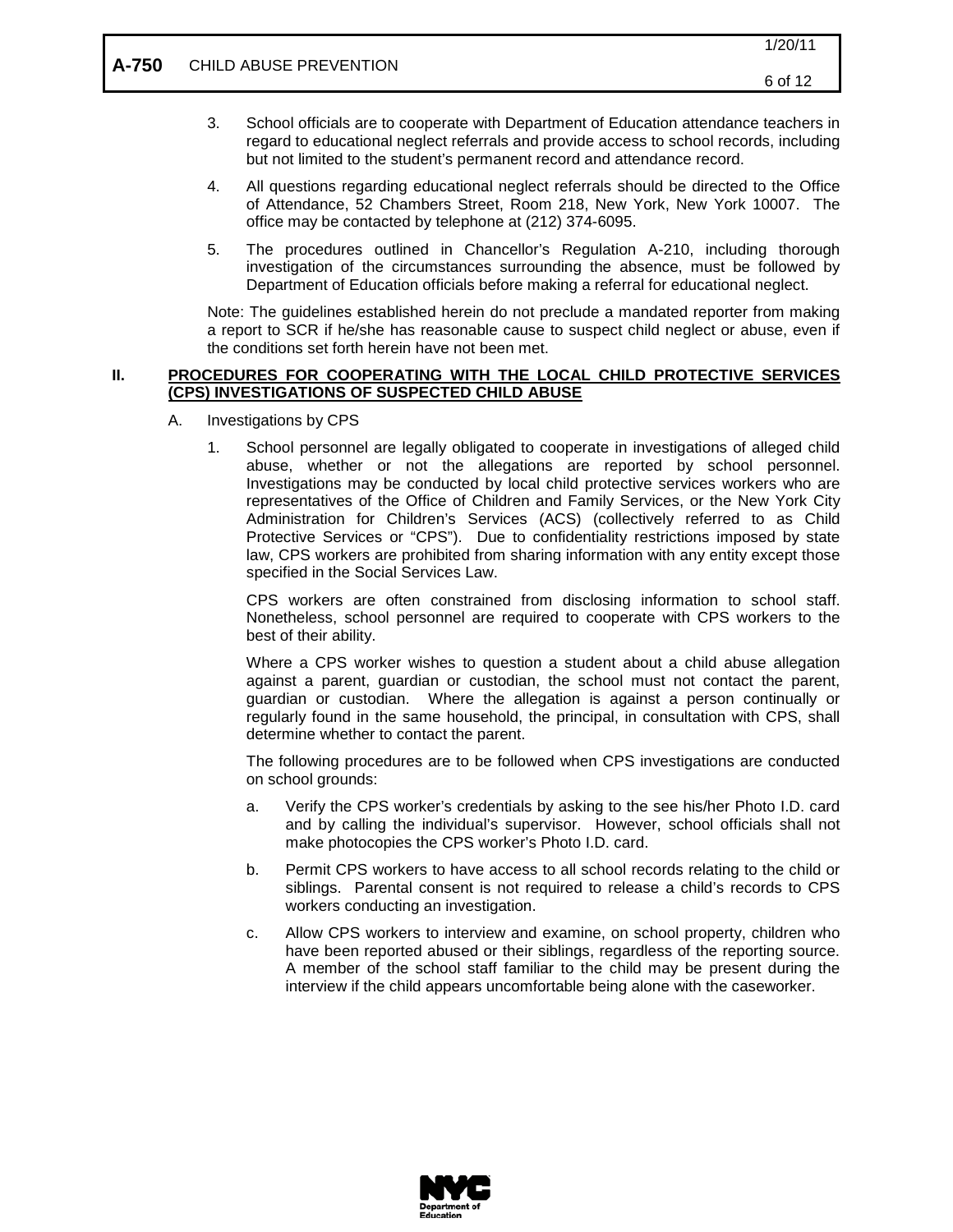- d. The CPS workers are authorized to remove a child's outer garments, if in their professional opinion, such removal is necessary to determine the nature and extent of abuse. Under no circumstances are a child's outer garments to be removed by a CPS worker unless there is a second CPS worker or another school official present. If a child's undergarments need to be removed to conduct an examination, the child must be taken to a hospital or Child Advocacy Center for such an examination.
- B. Transfer of Students to Child Advocacy Centers/Child Protective Centers for Multidisciplinary Team Investigations and Child Protective Services Removals

Depending upon the individual circumstances, the investigation of a child abuse allegation may result in a student being taken from school for appropriate follow up action. This may occur either when: (1) a CPS worker removes a student and places him/her into protective custody; or (2) the student is transferred to a Child Advocacy Center (CAC) or Child Protective Center (CPC) for a multidisciplinary team investigation in a child friendly setting . The following sets forth the procedures that schools must follow in such situations:

1. Students taken into Protective Custody

In certain situations, CPS workers/NYPD may remove a student from school and place him/her into protective custody in order to ensure the child's safety.

2. Transfer of Students to Child Advocacy Centers/Child Protective Centers

In cases involving allegations of physical abuse, sexual abuse and severe maltreatment committed by a parent or person legally responsible, personnel from ACS, the New York City Police Department (NYPD), and the District Attorneys' Offices (DA) will work together in multidisciplinary teams in order to accomplish the following objectives:

- a. Ensure that evidence is gathered in a timely, effective, and coordinated manner; and
- b. Minimize trauma to the child(ren) during the investigation process by: reducing the need for repetitive interviews and conducting joint interviews of child victims in child-friendly surroundings, such as a CAC or CPC, whenever possible; and
- c. Provide access to timely medical examinations and treatment performed by qualified medical professionals for victims of child abuse at a CAC/CPC whenever possible, having obtained appropriate authorization and consent; and
- d. Provide access to crisis intervention, victim advocacy and mental health services for child victims and non-offending caregivers.
- 3. Principals or designees must adhere to the following procedures when CPS workers appear on the school premises to take children into protective custody or when one or more members of a Multidisciplinary Team (MDT) appear to take children to a CAC/CPC:
	- a. The school must permit CPS workers to take children into protective custody, upon their presentation of a court order, parental consent, or a written statement from ACS (Form 701-C) which indicates that emergency circumstances exist that pose an immediate threat of harm to the child or children. The written statement must be signed by the caseworker or supervisor, declaring their intention to take into custody the specified child or children, in accordance with their statutory powers. If the CPS worker fails to present a court-order or the 701-C form, the principal/designee shall confirm with the CPS worker's supervisor that the child is being taken into protective custody.

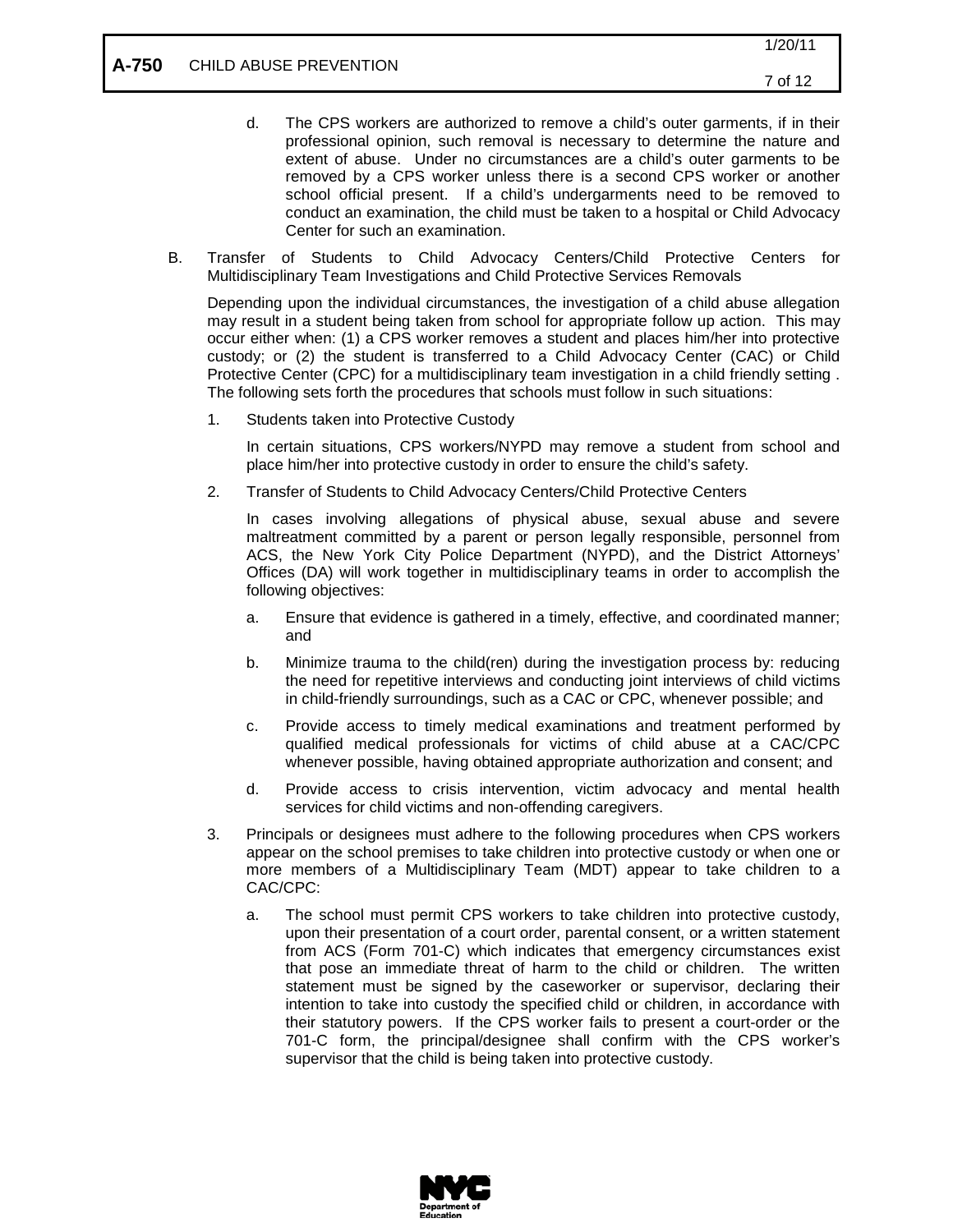b. The school must permit a member of the MDT to take a child to a CAC/CPC upon presentation of the Child Advocacy Center (CAC) or Child Protective Center (CPC) Multidisciplinary Team Release Form (Attachment No. 1) available at: [http://schools.nyc.gov/StudentSupport/NonAcademicSupport/](http://schools.nyc.gov/StudentSupport/NonAcademicSupport/ChildAbuse/default.htm) [ChildAbuse/default.htm.](http://schools.nyc.gov/StudentSupport/NonAcademicSupport/ChildAbuse/default.htm)

The written statement must be signed by the appropriate CPS/MDT member declaring their intention to transfer specified child or children to a CAC/CPC in accordance with their statutory power.

- c. The school must verify the CPS/MDT member's credentials by asking to see his/her Photo I.D. card and by calling the individual's supervisor. However, no school official is authorized to make photocopies of the CPS worker's/MDT member's Photo I.D. card.
- d. The school must immediately inform and forward a copy of the form or court order authorizing the removal or transfer to the CFN Network Leader/designee.
- e. Each CFN Network Leader/designee must keep a record of each case in which a child is removed from school or taken to a CAC/CPC. A copy of the form or court order authorizing the removal or transfer must be retained by the CFN Network Leader/designee in a secure place.
- f. When the child is being taken for a CAC/CPC interview, a member of the school staff may follow the child and caseworker to the indicated destination if the child appears uncomfortable leaving with the CPS caseworker or if the child requests that a member of the school staff accompany him/her. However, no school official is authorized to be present in the actual interview room during the investigation, nor shall he or she observe the interview.
- g. In situations where the CPS worker has taken the child into protective custody and removed the child from school, the school must notify the parent, guardian or the designated emergency contact person by telephone immediately after the child is removed from school by the CPS caseworker. If a parent or guardian cannot be reached by phone prior to the end of the school day, school officials MUST NOTIFY the police precinct of the child's residence so that if the child is reported missing by the parent, the police can inform the parent as to the whereabouts of the child.
- h. In situations where a MDT member transports a child to a CAC/CPC, the MDT member shall notify the parent, guardian or designated emergency contact person that the child was transported to a CAC/CPC and must provide the parent with contact information.
- i. In the event the parent contacts the school, the school shall advise the parent that the student has been taken to a CAC/CPC and shall provide the parent with contact information.
- j. MDT members shall be responsible for transporting the child or children to the CAC/CPC and for returning the child or children to the school, home or other appropriate destination.

#### **III. LEGAL ISSUES FOR MANDATED REPORTERS**

A. Immunity from Liability and Legal Representation

Under Social Services Law, any school employee participating in good faith in the making of a report, the taking of photographs, or the removal or keeping of a child, will have immunity from any liability, civil or criminal, which might otherwise result by reason of such action.

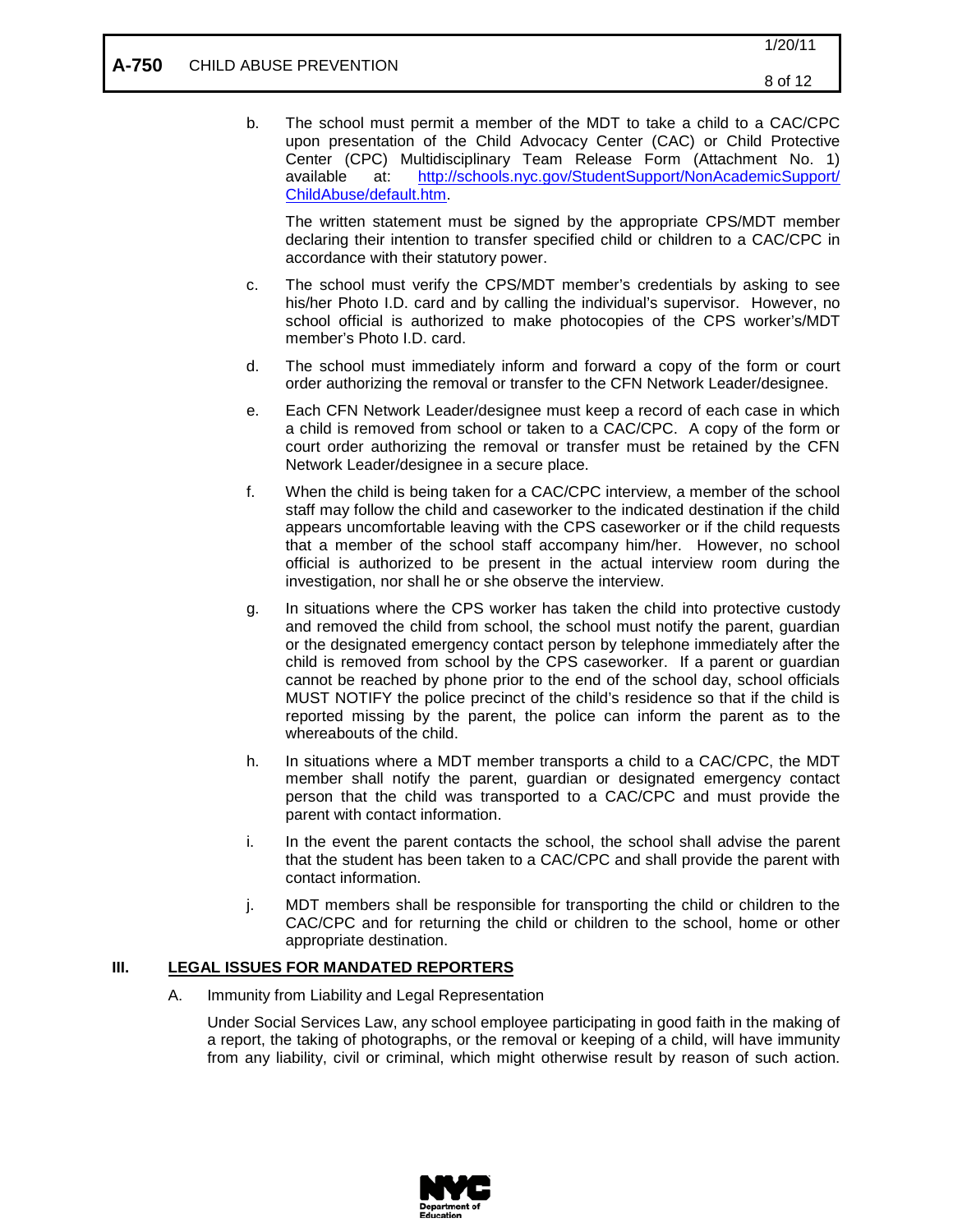## **A-750** CHILD ABUSE PREVENTION

Good faith of the reporter is presumed, provided such persons are acting in the discharge of their duties, within the scope of their employment, and that liability does not result from the willful misconduct or gross negligence of such persons. The malicious filing of a report is strictly prohibited and is not protected by law. Legal representation will be provided to good faith mandated reporters who are sued for reporting a suspected case of child abuse.

B. Liability and Penalties for Failure to Report

Under Social Services Law, the willful and/or knowing failure to report child abuse may result in criminal action or civil liability if the employee had reasonable cause to suspect it. It may also result in disciplinary action against the employee by the Department of Education.

C. Prohibition against Retaliatory Action

School and/or other DOE officials may not take any retaliatory personnel action against a mandated reporter because that reporter believes that he/she had reasonable cause to suspect child abuse and therefore made a report as set forth herein.

D. Service of Subpoena upon School Staff

School staff must comply with all lawfully issued subpoenas. In the event a staff member receives a subpoena to appear in court or to provide documents in connection with a child abuse case, he/she must immediately contact the CFN Network Leader/designee and the Office of Legal Services at (212) 374-6888 for further information and assistance.

If the subpoena is from a governmental agency, the staff member should contact the attorney named on the subpoena and request that he/she be placed on telephone alert for the pending court appearance. Telephone alert allows the staff member to remain in school until his/her personal appearance is required. It is recommended that the staff member speak with the government attorney before his/her court appearance regarding what to expect from the hearing. The staff member may also request that the attorney arrange for him/her to wait at the courthouse in a separate private room prior to his/her testimony.

#### **IV. CHILD ABUSE PREVENTION AND INTERVENTION TEAMS**

- A. Establishment of Teams
	- 1. CFN Youth Development "Child Abuse Prevention Team" Each Children First Network (CFN) Network Leader or designee must establish a CFN Youth Development "Child Abuse Prevention Team." The team should include but is not limited to: CFN Network Leader, Administrator for Special Education, CFN Attendance Supervisor, Students in Temporary Housing; Counseling; Health; Drug and Alcohol Prevention and Intervention; Safety Administrator and Supervising Nurse; representatives from Council of Supervisors and Administrators and United Federation of Teachers; Office of Family Engagement and Advocacy Borough Director; Parent Representative; and, as an ex-officio member, a local CPS representative. This team will review, evaluate and approve each school's child abuse prevention plan.
	- 2. Each CFN Network Leader must designate a team member from the CFN Youth Development "Child Abuse Prevention Team" to serve as a liaison with the DOE Citywide Coordinator for Child Abuse and Neglect Prevention, the SCR, the local CPS and service providers.
	- 3. School "Child Abuse Prevention and Intervention Team" Each school principal must establish a School "Child Abuse Prevention and Intervention Team." In addition to the principal/designee, the school team shall include, but is not limited to, an administrator, guidance counselor, UFT representative, parent representative and other pupil personnel services representative(s), and a representative of the School Leadership Team.

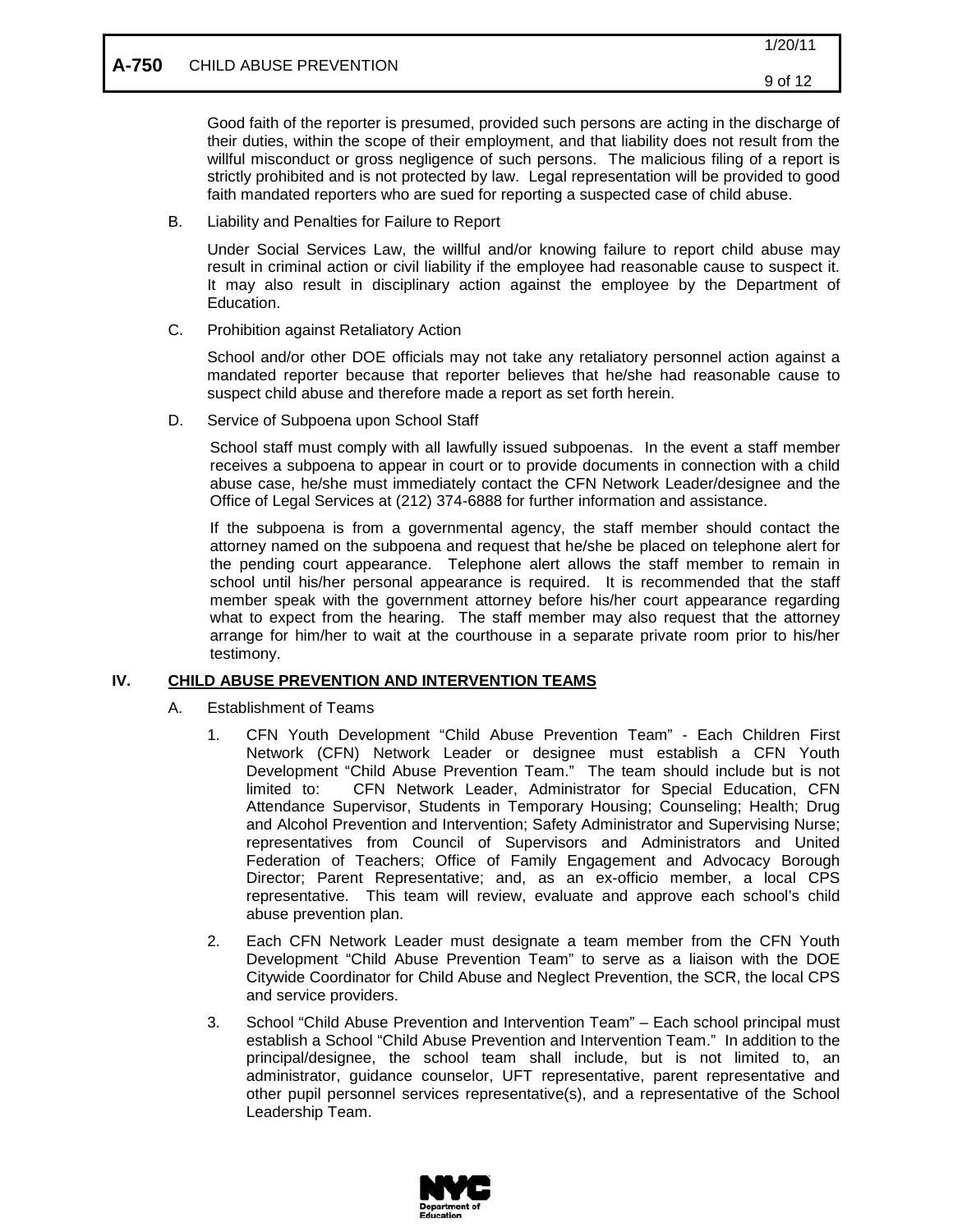- 4. Each principal shall designate a staff member from the School's "Child Abuse Prevention and Intervention Team" to serve as a liaison to the CFN Youth Development Child Abuse Prevention Team. The designated liaison shall assist in facilitating interagency communication and the sharing of information between the school, the local CPS and foster care agencies.
- 5. All teams must receive intensive training in the identification and reporting of suspected child abuse and maltreatment and the Department of Education's reporting protocols. The CFN and its designee shall in collaboration with the DOE Citywide Coordinator for Child Abuse and Neglect Prevention Program develop and implement the annual "Designated Liaisons Training."
- B. Responsibility of the CFN Youth Development "Child Abuse Prevention Teams"

The CFN Youth Development "Child Abuse Prevention Team" shall:

- 1. Develop and implement a child abuse prevention and intervention plan for the upcoming school year. This plan shall be reviewed annually and submitted to the Office of School and Youth Development - Child Abuse and Neglect Prevention Program by April 1st. The Office shall recommend any appropriate modifications by May 1st. Copies of the plan may be obtained at the DOE Child Abuse Prevention website listed above.
- 2. Establish a working relationship with the local CPS, community agencies and service providers to improve communication and services for school staff, parents and students.
- 3. Receive reports from principals on all cases reported to the SCR and maintain close communication with the local CPS.
- 4. Provide ongoing support and training on child abuse prevention to school administrators and school teams. This training should include preparing schools for a staff development day which is to be held before November 30th of each year.
- C. Responsibility of the School Child Abuse Prevention and Intervention Team

The School Child Abuse Prevention and Intervention Team shall:

- 1. Develop, implement and update on an annual basis a child abuse prevention and intervention plan which must include educational programs on child abuse prevention for school personnel, parents and students. The plan is included as part of the school's annual "Consolidated School and Youth Development Plan" which must be submitted by October 31st of every school year. This plan shall be submitted online at the DOE Principal's Portal.
- 2. Facilitate mandated reporting by providing training, materials and guidance on child abuse prevention and intervention to all school staff. The school's designee shall attend the annual "Designated Liaisons Training" to obtain the most current child abuse reporting protocols, updates and best practices. Teams may use, at the discretion of the principal, faculty conferences and prep time, consistent with contractual requirements, to prepare and present to staff relevant issues regarding child abuse prevention.
- 3. Assist in planning and presentation of an annual child abuse prevention program at a scheduled staff development day dedicated to child abuse or mental health issues which must be conducted by November 30th each year.
- 4. Utilize local social service agencies to provide services/training to staff, students and parents on child abuse prevention.

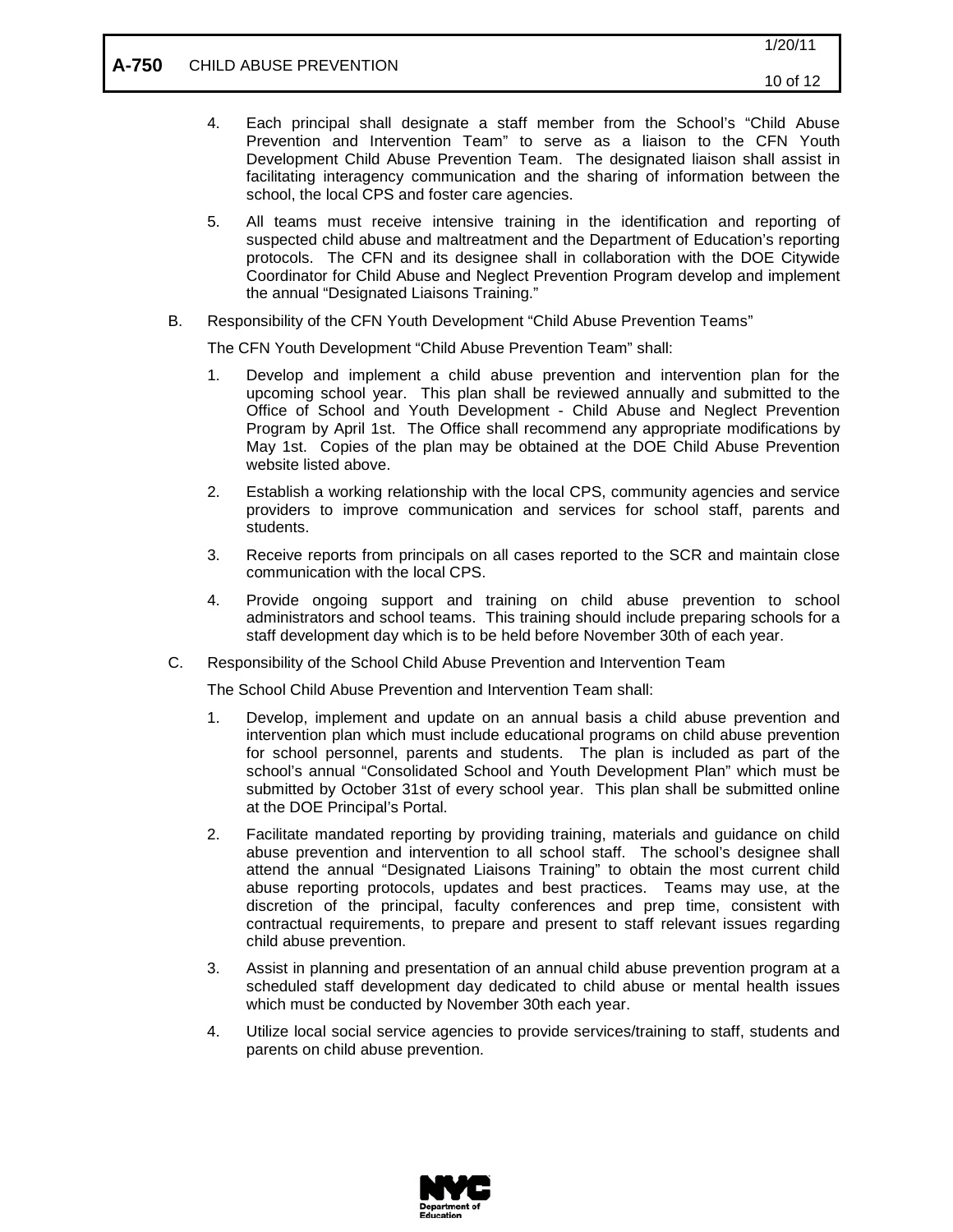#### **V. TRAINING PROGRAMS AND PARENT AND STUDENT EDUCATION**

A. Training Programs

Training programs on child abuse prevention and intervention must provide all school personnel with the information necessary to enable them to carry out their reporting responsibility appropriately. Training must include:

- 1. Signs of physical and sexual abuse, physical neglect and emotional maltreatment.
- 2. How to make a report and cooperate with local CPS investigations.
- 3. Characteristics of abusers and abusive families.
- 4. Techniques for managing and working with students and parents before, during and after reporting incidents of child abuse.
- 5. Understanding the family: cultural, religious and socio-economic factors.
- 6. Legal aspects and implications relating to reporting child abuse.
- B. Parent Participation
	- 1. All plans must include a parent education component. Parents should be informed of the law relating to the school's role in child abuse prevention and intervention, and specifically, of the school's obligation to report suspected cases of abuse or neglect. Such component may include the establishment of a school-parent support group and activities to develop parenting skills.
	- 2. Parent education activities should be presented positively and delivered in terms of what the school is prepared to do to protect children and help families.
	- 3. Resources in the school and in the community should be used to offer both direct and indirect support to parents and students.
- C. Student Education

All plans must include a student education component through existing health and safety programs to include at least the following:

- Age-appropriate information and activities for students about child abuse, sexual abuse and assault.
- Various approaches to develop personal safety skills and prevention strategies: To help personnel implement a student education component, a curriculum framework for abuse prevention was developed by the Department of Education. Seasons of Peace: Curriculum Frameworks for Abuse Prevention Education in Pre-Kindergarten - High School has been developed to help students resist, and find help in coping with child abuse and neglect, abduction, domestic violence, and dating violence. It enables students to seek assistance and intervention in the event they, or someone they know, is abused or suffers some form of family violence. Copies of the Seasons of Peace may be obtained by contacting the Child Abuse and Neglect Prevention Program at the Central Office.

#### **VI. NOTIFICATION**

- A. The CFN Network Leader must provide a copy of this regulation to every member of the CFN Youth Development Child Abuse Prevention Team within their jurisdiction.
- B. Each school must prominently post a copy of the revised "Highlight of Chancellor's Regulation A-750"– (aka the "Blue Card") (Attachment No. 2). A copy may be obtained from the DOE Child Abuse Prevention website at: [http://schools.nyc.gov/StudentSupport/NonAcademicSupport/ChildAbuse/default.htm.](http://schools.nyc.gov/StudentSupport/NonAcademicSupport/ChildAbuse/default.htm)

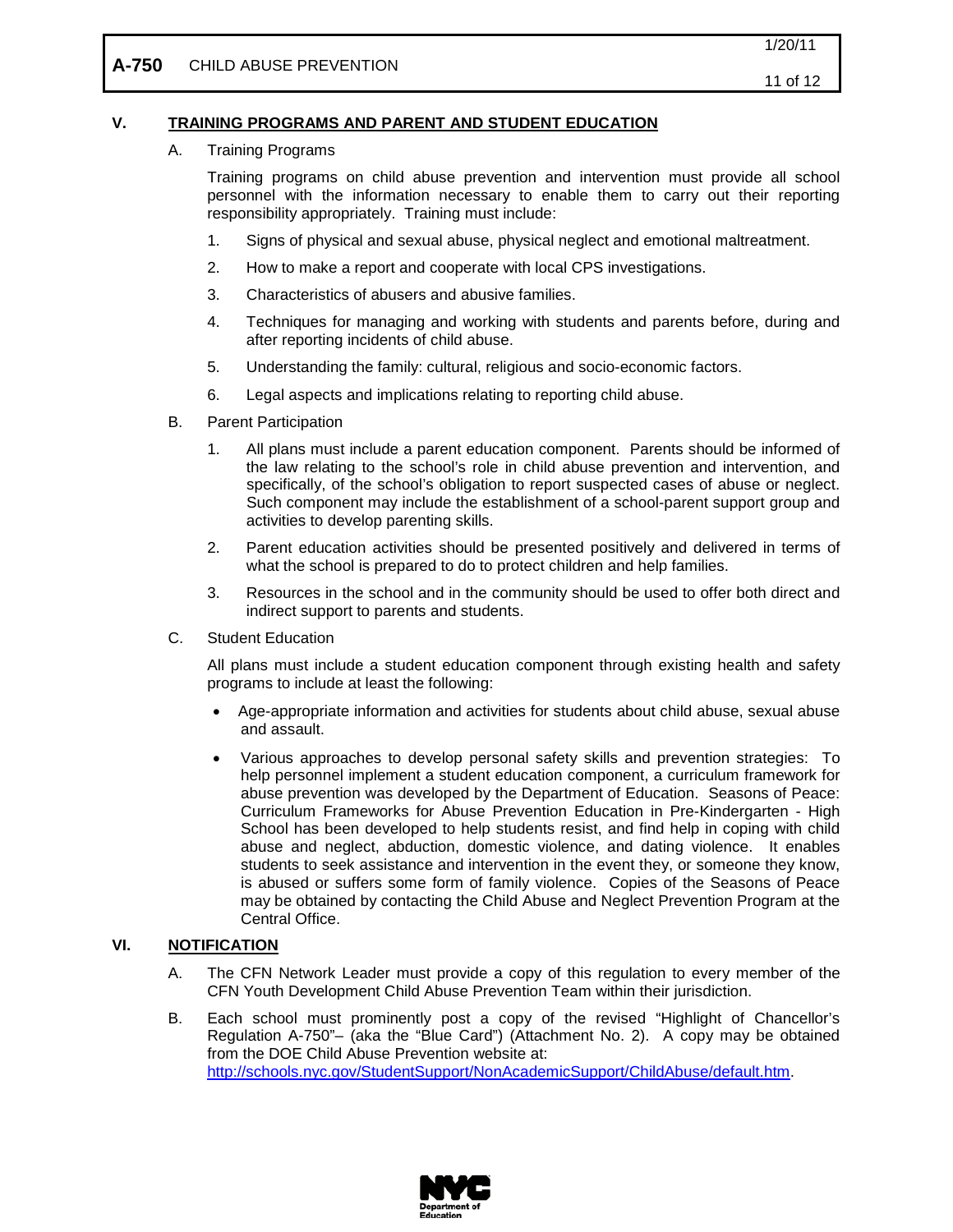## **A-750** CHILD ABUSE PREVENTION

- C. Each principal must provide all staff with a copy of the revised Highlights of Chancellor's Regulation A-750 (aka "Blue Card").
- D. A copy of Chancellor's Regulation A-750 must be provided to any staff member who requests it.

#### **VII. REPORTING TO THE CHANCELLOR**

Child Abuse On-line Occurrence Reporting System (OORS) Report

The principal/designee is required to go on-line onto the Department of Education webpage, access the On-line Occurrence Reporting System (OORS) and enter the "Call I.D." that was provided by the New York State Central Register (Child Abuse Hotline). No information on the "source" of the report may be entered as this information is confidential. The child abuse OORS report must be submitted within 24 hours after the principal/designee is advised of the report to SCR and receives the Call I.D. number.

The DOE OORS website may be accessed at: [https://ats.nycboe.net/safety/portal/.](https://ats.nycboe.net/safety/portal/) The Office of School and Youth Development provides a help desk to assist you with any technical questions you might have. The help desk is available from 7:00 AM – 7:00 PM Monday through Friday. To contact the help desk, dial (718) 935-5004 and ask for OSYD Web Support.

#### **VIII. TECHNICAL ASSISTANCE**

The Office of School and Youth Development can provide the assistance with this regulation, developing a child abuse prevention plan, training, and educational materials on child abuse prevention. Additional child abuse prevention materials and resources are available for school officials at:

[http://portal.nycboe.net/sites/FinanceAdmin/OSYD/SchoolPortal/StudentSupportServices/Childabuse/default](http://portal.nycboe.net/sites/FinanceAdmin/OSYD/SchoolPortal/StudentSupportServices/Childabuse/default.aspx.) [.aspx.](http://portal.nycboe.net/sites/FinanceAdmin/OSYD/SchoolPortal/StudentSupportServices/Childabuse/default.aspx.) For technical assistance contact the Citywide Coordinator of Child Abuse/Neglect Prevention Program.

#### **IX. INQUIRIES**

Inquiries pertaining to this regulation should be addressed to:

| Telephone:<br>212-374-0805 | Citywide Coordinator<br>Child Abuse/Neglect Prevention Program<br>N.Y.C. Department of Education<br>52 Chambers Street - Room 218<br>New York, NY 10007 | Fax:<br>212-374-5751 |
|----------------------------|---------------------------------------------------------------------------------------------------------------------------------------------------------|----------------------|
|----------------------------|---------------------------------------------------------------------------------------------------------------------------------------------------------|----------------------|

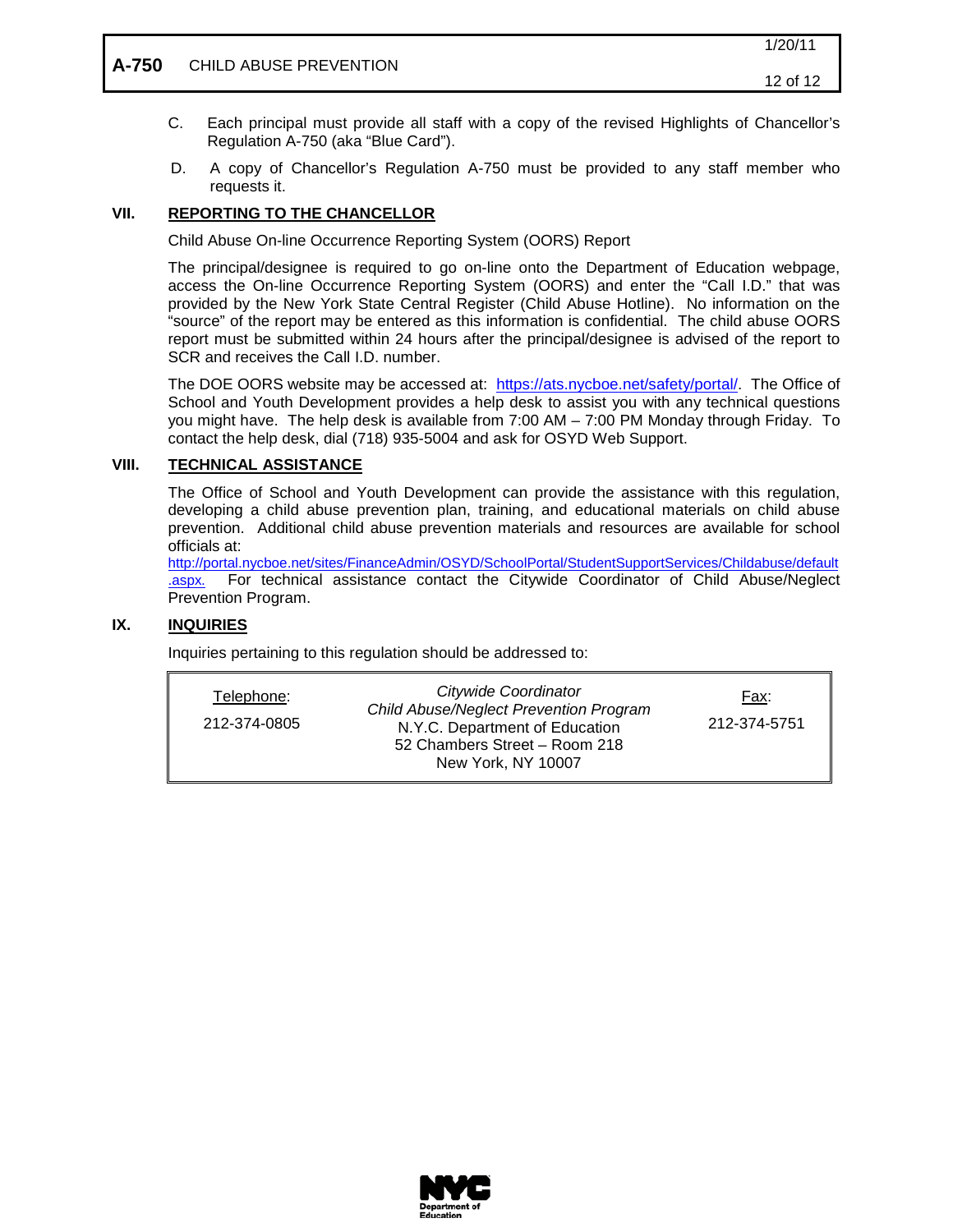

## **CHILD ADVOCACY CENTER (CAC) OR CHILD PROTECTIVE CENTER (CPC) MULTIDISCIPLINARY TEAM RELEASE FORM**

### To All School Principals:

Pursuant to Chancellor's Regulation A-750, the investigation of a child abuse allegation may result in a student being transferred to a Child Advocacy Center (CAC) or Child Protective Center (CPC) for a Multidisciplinary Team Investigation. You must permit an authorized member of the New York City Administration for Children's Services (ACS) or the New York City Police Department (NYPD) to take a child to a CAC/CPC upon their completion of the release form below and after verifying their credentials by asking to see a Photo I.D. card and calling the individual's supervisor.

## RELEASE FORM

The undersigned employee of the ACS and/or NYPD is authorized to conduct child protective investigations in accordance with New York Social Services Law, and the Memorandum of Understanding Among the Administration for Children's Services, the New York City District Attorney's Offices, and the New York City Police Department, requires that the child named below be released to assist in the conduct of such investigation. The undersigned employee is responsible for transporting the child to

Name and Address of Child Advocacy Center/Child Protective Center (CAC/CPC)

 $\mathcal{L}_\text{max} = \frac{1}{2} \frac{1}{2} \frac{1}{2} \frac{1}{2} \frac{1}{2} \frac{1}{2} \frac{1}{2} \frac{1}{2} \frac{1}{2} \frac{1}{2} \frac{1}{2} \frac{1}{2} \frac{1}{2} \frac{1}{2} \frac{1}{2} \frac{1}{2} \frac{1}{2} \frac{1}{2} \frac{1}{2} \frac{1}{2} \frac{1}{2} \frac{1}{2} \frac{1}{2} \frac{1}{2} \frac{1}{2} \frac{1}{2} \frac{1}{2} \frac{1}{2} \frac{1}{2} \frac{1}{$ 

for the purpose of an interview and for returning the child to the school, home, or other appropriate destination. The undersigned employee is also be responsible for notifying the parent, guardian or designated emergency contact person that the child was transported to a CAC/CPC and for providing him/her with the appropriate contact information.

| Name of Child                |                           | Date of Birth                  |
|------------------------------|---------------------------|--------------------------------|
| <b>Agency Making Request</b> | <b>NYPD</b><br><b>ACS</b> |                                |
|                              |                           | Date                           |
| Name of Employee             |                           | Name of Supervisor             |
| Title of Employee            |                           | Telephone Number of Supervisor |
| Telephone Number             |                           |                                |
| Signature of Employee        |                           |                                |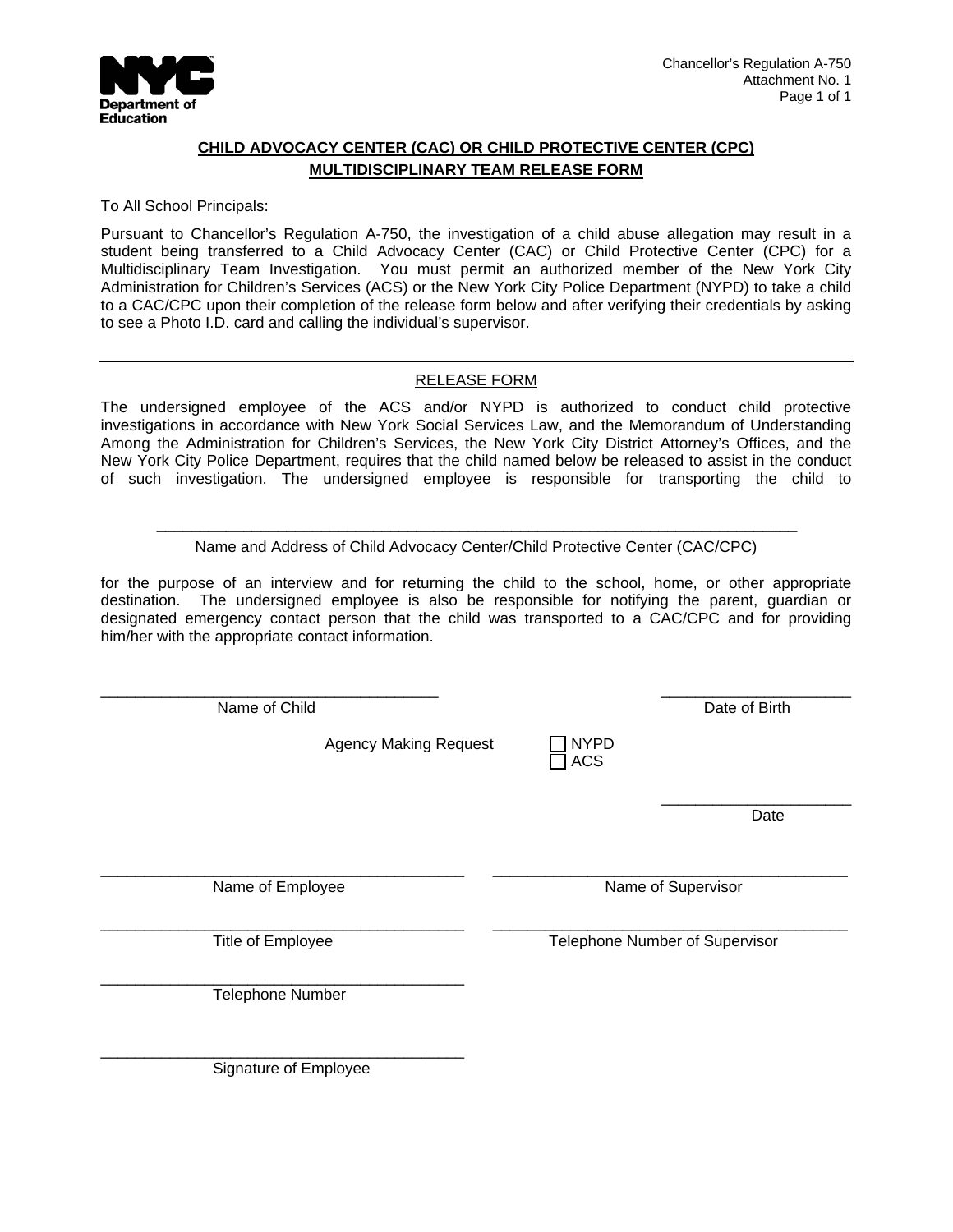

## **HIGHLIGHTS OF CHANCELLOR'S REGULATION A-750**

### **IF YOU HAVE REASONABLE CAUSE TO SUSPECT MALTREATMENT:**

### **Mandated Reporter must personally make the report by calling the State Central Register (SCR) – 1 (800) 635-1522**

### **Immediately call it into the SCR and obtain a "Call I.D." number**

The mandated reporter must identify the name, title, and contact information for all the school officials having direct knowledge of the allegations.

### **Inform the Principal or Designee of the allegations and the "Call I.D." number**

After the oral report is made to the SCR, immediately notify the "Principal or Designee" of the allegations and of the "Call I.D." number obtained from the SCR.

### **Submit Written Report LDSS – 2221 A within 48 hours**

Principal/Designee prepares the LDSS-2221 A and will email, mail, or fax the form to the Administration for Children's Services (ACS) in the borough where the alleged subject lives. The form must include name, title, and contact information for all the school officials having direct knowledge of the allegations. Copies of the LDSS-2221 A form and the email addresses may be obtained at:

http://schools.nyc.gov/Offices/DYD/OYD/OSS/ChildAbuse/AdditionalResources

## **Complete a Department of Education "OORS" report immediately**

Principal/Designee enters the "Call I.D." number obtained from the SCR and indicates the type of abuse that was reported on the "Online Occurrence Reporting System" (OORS).

### **Report to the Senior Youth Development Director (OYD)**

A copy of the LDSS-2221 A form is submitted to the Senior Youth Development Director/Designee. \_\_\_\_\_\_\_\_\_\_\_\_\_\_\_\_\_\_\_\_\_\_\_\_\_\_\_\_\_\_\_\_\_\_\_\_\_\_\_\_\_\_\_\_\_\_\_\_\_\_\_\_\_\_\_\_\_\_\_\_\_\_\_\_\_\_\_\_\_\_\_\_\_\_\_\_\_\_\_\_\_\_\_\_\_\_\_\_\_

### **Local Child Protective Services Investigation Process**

ACS investigates all reports of suspected child abuse and neglect and offers a broad range of services to children and families when family circumstances threaten the well-being of children.

### ▼ **State Central Register Transmits Report to the Local ACS Application Section**

ACS receives report from the SCR and immediately determines if the family is known to ACS. ACS enters this information on the report and immediately assigns it to a Field Unit for investigation. ACS is mandated to initiate an investigation of the allegation(s) within 24 hours of receiving report. The source of the report must be contacted.

### ▼ **Protective/Diagnostic Field Unit Supervisor**

Reviews report and immediately assigns the case to a caseworker for investigation.

### ▼ **Protective/Diagnostic Caseworker**

Discusses report with the Supervisor, initiates investigation, does a complete assessment and determines whether or not, based on the investigation, some credible evidence has been found to support the report. Based on assessment, a service plan is developed. ACS has up to 60 days to make a determination.

## $\_$  . The contribution of the contribution of the contribution of the contribution of the contribution of the contribution of the contribution of the contribution of the contribution of the contribution of the contributio **REPORT BREACH OF CONFIDENTIALITY TO THE DOE OFFICE OF LEGAL SERVICES AT 212-374-6888**   $\mathcal{L}_\mathcal{L} = \{ \mathcal{L}_\mathcal{L} = \{ \mathcal{L}_\mathcal{L} = \{ \mathcal{L}_\mathcal{L} = \{ \mathcal{L}_\mathcal{L} = \{ \mathcal{L}_\mathcal{L} = \{ \mathcal{L}_\mathcal{L} = \{ \mathcal{L}_\mathcal{L} = \{ \mathcal{L}_\mathcal{L} = \{ \mathcal{L}_\mathcal{L} = \{ \mathcal{L}_\mathcal{L} = \{ \mathcal{L}_\mathcal{L} = \{ \mathcal{L}_\mathcal{L} = \{ \mathcal{L}_\mathcal{L} = \{ \mathcal{L}_\mathcal{$

### **Obligation to Report Sexual Misconduct to the Special Commissioner of Investigation 212-510-1400**

Every employee has an affirmative obligation to immediately report to the Special Commissioner of Investigation any information concerning sexual abuse and/or misconduct involving students by Department of Education employees or others connected with school programs or services, whether on or off school premises. Where the alleged misconduct constitutes a crime, the Principal/Supervisor must notify the police.